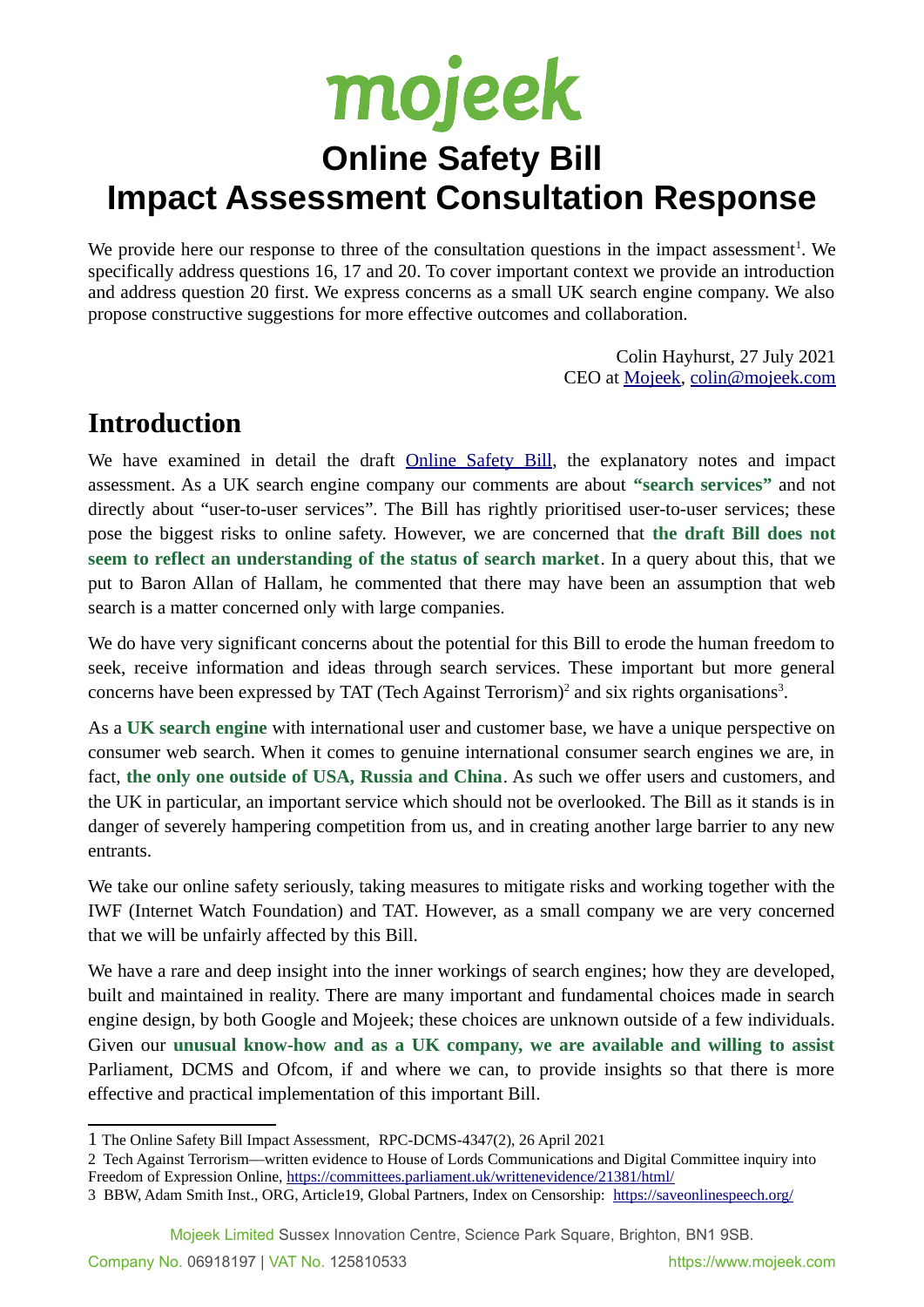**Consultation question 20:** Do you agree with the assessment of the impacts on competition in the market? The government welcomes any evidence you can provide.

#### **The very different nature of the search engine market**

The Competition section (401) of the report refers only to user-to-user services and not to search. We do understand that the number of regulated search services will be small, compared with those of user-to-user services. But we are concerned that there is a lack of understanding about the different challenges in providing a web consumer search engine. A smaller social network, for instance, is in a different tier, Category 2B, to say Facebook which would be Category 1. But the proposed Bill would have **all search engine companies in the same tier**; Category 2A. Google and Mojeek, for instance would have the same duties.

This Bill will thus make the barriers to entry, and growth, for search much greater than they are already. Competition and innovation in search is already poor and **this Bill would strengthen the grip of Google and Microsoft (Bing) on this market**.

In search there is a wide misunderstanding about what are so-called search engine companies. The vast majority of smaller ones (e.g. DuckDuckGo(USA), Ecosia(D), StartPage(NL)) are in fact not search engines companies at all. They are in fact search syndication partners of Microsoft or Google. As such, they actually get almost all of their search results (and ads) from the search engines (Google and Bing) of these huge companies.

These syndication partners will have little or no cost burden placed upon them directly by this Bill; instead they will largely rely on the risk assessments and duties of care carried out by Microsoft or Google.

The genuine search engine companies will take the burden of risk assessments and duties. Currently there are only seven such companies offering search internationally<sup>[4](#page-1-0)</sup>. Five are very large (Google(USA), Microsoft(USA), Yandex (Russia), Baidu (China), Sogou(China)) and two are small (Gigablast(USA), Mojeek(UK)). These two small search engines, and any new entrants, will face an even bigger barrier to growth, than they do already, with the Bill as proposed.

#### **Effect on competition will be different to that of NetzDG**

With regard to REA on NetzDG (section 399 and Annex E) it would appear that the findings do not reflect the possible effect on the search market. It is very notable that the only search engine company in Germany, Cliqz, was shutdown in April 2020, having been unable overcome the barriers to growth. We do not know if NetzDG influenced the closure of Cliqz.

We note that in the UK Bill, there is no threshold for numbers of users (as there is in NetzDG; at 2 million users). The evidence from NetzDG does not thus translate over to the proposed Bill which has no threshold.

<span id="page-1-0"></span><sup>4</sup> <https://blog.mojeek.com/2021/05/no-tracking-search-how-does-it-work.html>

Mojeek Limited Sussex Innovation Centre, Science Park Square, Brighton, BN1 9SB.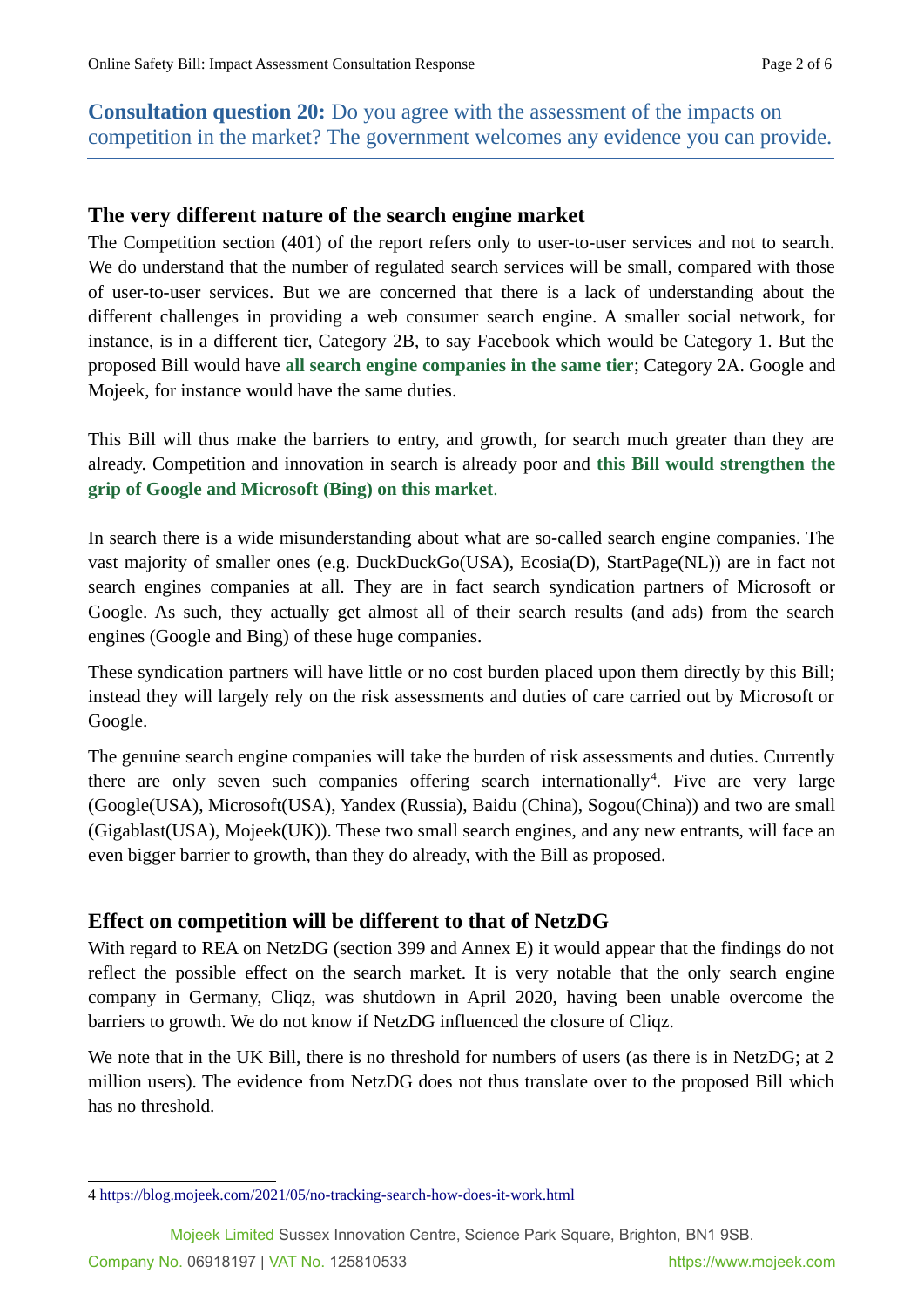#### **Evidence presented is for user-to-user services and not search**

In the SMB assessment we note that all considerations mentioned and referenced relate to user-touser services. There is **apparently limited consideration of the differences for search,** specifically:

**Section 356** states: "*However, the evidence suggests that the objectives of the regulations would be compromised by exempting SMBs as business size is not always a good proxy for risk in the context of online harm.*" This may be true for user-to-user services but will be very different for search services. To illustrate consider a search for "shaheed" (used by Islamist groups as a term for "Marytr") using across three search engine; this gives 27,200,000, 1,370,000 and 146,117 results on Google, Bing and Mojeek respectively.

**Section 357** states: "*The IWF notes that online harms exist 'in vast quantities' on smaller platforms[5](#page-2-0) . 87% of the content the IWF removes from the internet is from small and medium size sites including file sharing sites, image hosting boards and cyberlockers*". No evidence has been provided that online harms result from search engines. Indeed there is no reference to search engines at all, in the IWF response.

**Section 358** states:"*Daesh supporters use larger, well-known platforms (e.g. Twitter) to share links to smaller, less well-resourced platforms, where it is easier to exchange terrorist content*". This is a primarily user-to-user service challenge and not relevant for all search services; notably those (like Mojeek) not indexing images and video.

**Section 358** states that "*there is a limited relationship between the size of an organisation in terms of turnover and employees and the reach and impact of a given organisation*". This is followed with a comment about sharing information "*The Tech against Terrorism project indicated that Daesh supporters use larger, well-known platforms (e.g. Twitter) to share links to smaller, less well-resourced platforms, where it is easier to exchange terrorist content.*" Again whilst this may be true of some user-to-user services this does not apply to all search engines who **do not necessarily provide content sharing services.** Google and Microsoft have chosen to implement image and video search in a way that means they effectively share image based content. At Mojeek however we do not index images and we have chosen not to provide video search.

<span id="page-2-0"></span><sup>5</sup> IWF Online Harms White Paper Response (2021), [https://www.iwf.org.uk/sites/default/files/inline-files/IWF](https://www.iwf.org.uk/sites/default/files/inline-files/IWF%20Online%20Harms%20White%20Paper%20Response_0.pdf) [%20Online%20Harms%20White%20Paper%20Response\\_0.pdf](https://www.iwf.org.uk/sites/default/files/inline-files/IWF%20Online%20Harms%20White%20Paper%20Response_0.pdf)

Mojeek Limited Sussex Innovation Centre, Science Park Square, Brighton, BN1 9SB.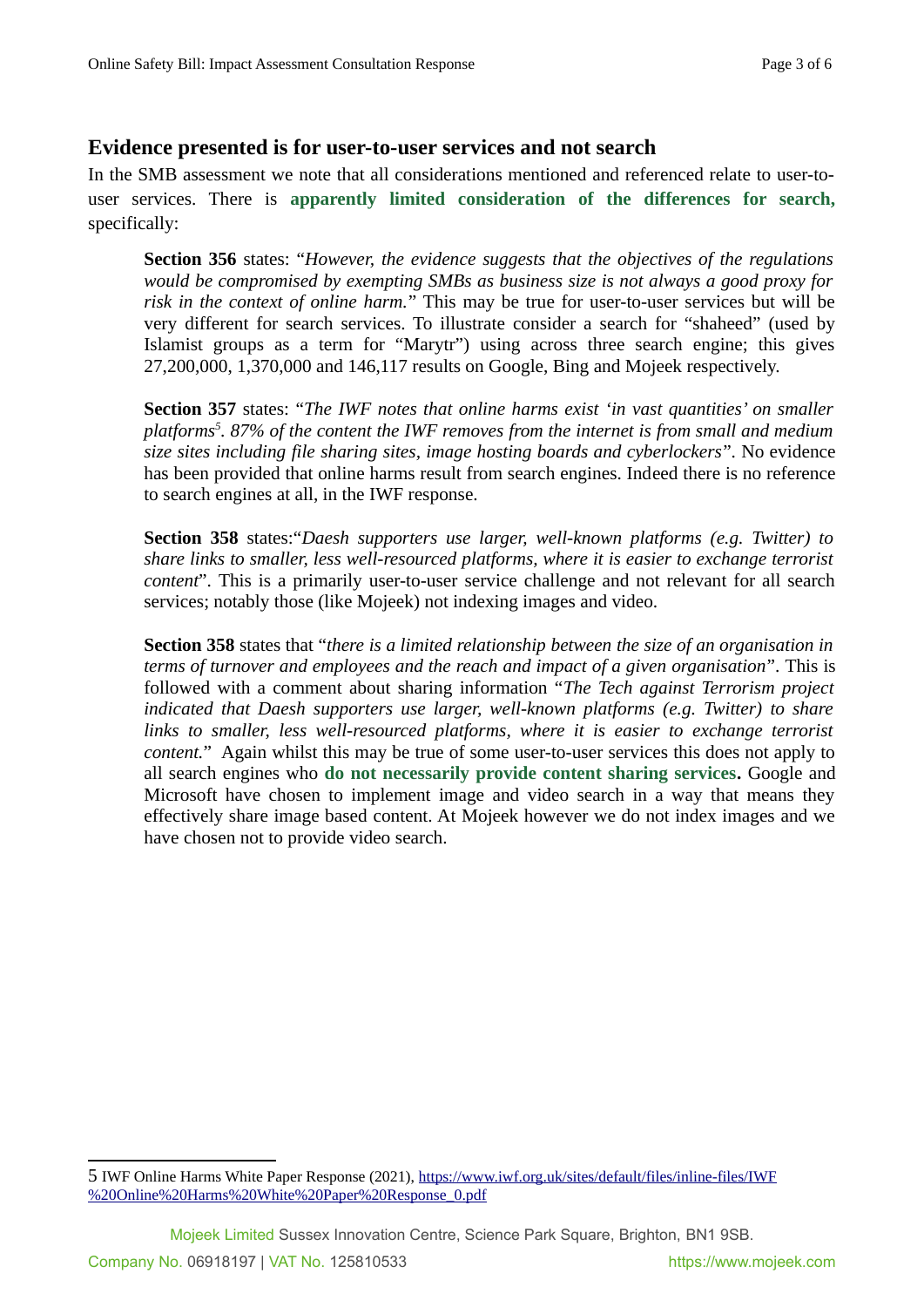**Consultation question 16:** Do you agree with the assessment of the impacts on small and micro businesses? The government welcomes any evidence you can provide to refine the estimates.

#### **Costs of compliance**

In Table 53 (section 362: Annual per business cost) we note the cost of £104 for micro and small businesses that are low and medium risk. The discrepancy between this extremely low cost and those for larger and higher risk businesses is dramatic. Does this very low cost of £104 reflect an assumption that these user-to-user services will be unregulated?

We are concerned here about search services, which are very different as explained above. Unless all micro/small, low/medium risk search services are to be unregulated this cost is not representative.

We note that the costs of joining the IWF, whilst low for us at present, do nevertheless amount to £1,150 per year; so that cost alone is above £104.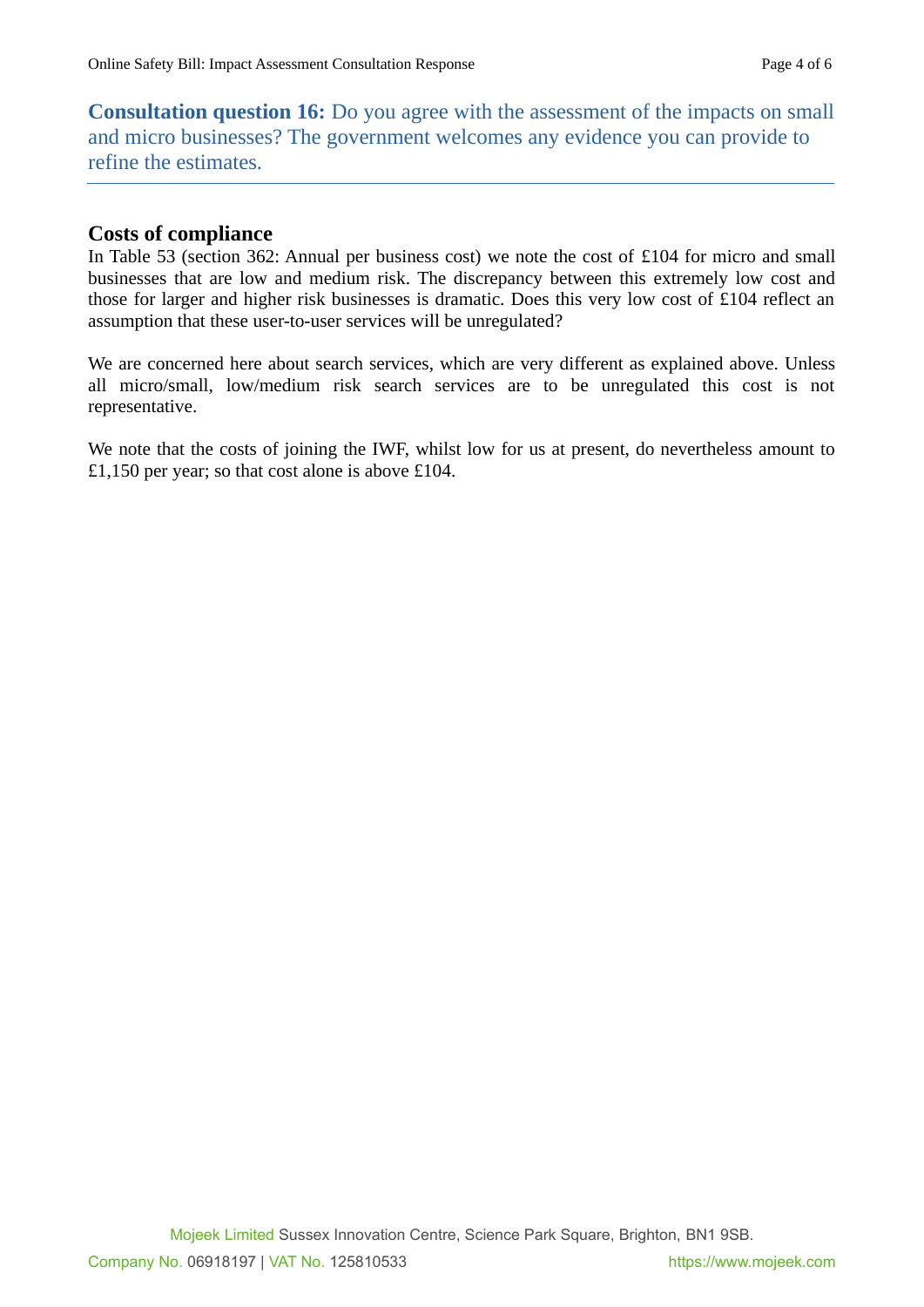**Consultation question 17:** Is there anything additional the government can do to support small and micro businesses in the implementation of this regime?

#### **Innovation fund support**

We welcome the proposals in the Bill to support SMEs, as detailed in Appendix B. An innovation fund to generate solutions to safety technology problems, will be welcome, much needed and produce a long term return for the UK. Particular support for search services is important as there has been limited innovation in search in 20 years. We hope that the unique characteristics and opportunities of this market will be recognised and that we will have an opportunity, as a UK search company, to bid and compete on fund calls which encourage search service innovation.

#### **Remove financial disincentives to engagement with IWF and TAT**

We would encourage the government to consider how it can provide further support to SMBs through the IWF (Internet Watch Foundation) and TAT (Tech Against Terrorism). Small and micro businesses can be helped tremendously by these organisations. We have engaged positively with TAT and IWF and are in the process of becoming members of both.

The Government (Home Office) is to be commended for funding and supporting TAT, so that there services are free; this can only help the progress towards online safety and SMBs in particular.

The Government can help tremendously by further funding and support for the IWF, so that their services are also free, at least to UK companies. Their fees are a disincentive to companies carrying out duties; although we recognise that the memberships fees are based on company size.

#### **Require search services to contribute data**

We understand from the IWF that they find and assess content (for illegality) through their own efforts. Their URL list and keyword list, which are particularly relevant to search, are compiled by their own internal efforts. We were surprised to learn that they **do not receive contributions of data from Google (in particular) and Bing**. Certainly we would have no problem is contributing to IWF where we can in this respect; a joint approach across search engine companies would help everybody.

We understand that, in contrast, some coordination happens in TAT/GIFCT. Google, for instance helpfully provide their Content Safety API for free to NGOs and private companies. However, as we understand it, this Google API and the TAT/GIFCT coordination concerns image and video content only. Since we do not index images and videos this is of no benefit to us.

The government can thus support society, and other search engines, by encouraging/enforcing sharing, by Google and Microsoft in particular, of:

- **URLs of destinations** which contain illegal, and harmful to children, **content which is textual, not just those containing images and video**.
- **Keyword lists for search queries** which indicate intent to discover URLs of destinations which contain illegal, and harmful to children, **content which is textual, not just those containing images and video**.
- Safety resources on search; for instance through the [GIFCT resource guide](https://gifct.org/resource-guide/). It is notable that **Google have provided no contributions there regarding search**, except for those relating to YouTube.